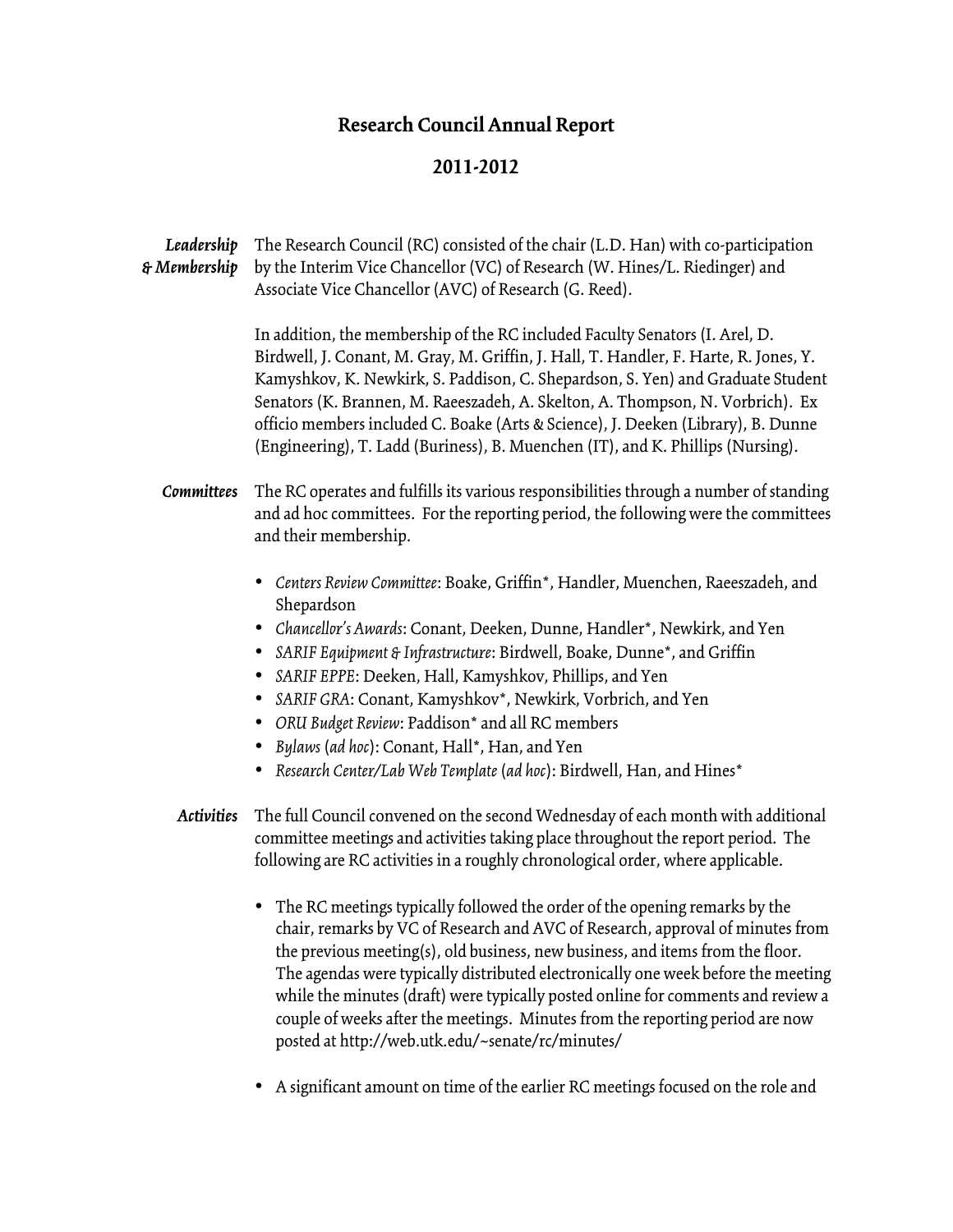vision for research as a part of UT's Top 25 initiative. Through VC of Research and AVC of Research's reports on Office of Research (OR) activities and the subsequent Q & A as well as comments from RC members, the Council was afforded a close-look at the existing and potential issues of research at UTK and provided input to potentially effect positive changes directly.

- At RC's first meeting, all members were asked to sign up for various committee assignments. Committee membership and chairpersonships were decided and appointed based members' past experience and expressed interest. Very limited adjustments were made later on when the needs arose. In general, all committees carried out their assigned tasks in a diligent and efficient manner.
- Based on the suggestion of AVC of Research (Reed), the Chair (Han) formed an ad hoc committee to look into the need for revising the Faculty Senate Bylaws Article III, Section 2.J on Research Council. Specifically, the titles of chief research officer on campus should be revised to reflect changes in the recent past. Issues related to membership and the election of chairperson should also be looked at closely.

The Bylaws committee, chaired by J. Hall who also chaired RC several years ago, took on the challenge of revising the two-paragraph section to replace obsolete leadership titles, provide consistent wording in the language and descriptions, maintain flexibility to how RC functions, and reflect the vision of RC members. The committee went through a collaborative and iterative process and presented the first draft to the RC on February 1, 2012.

After being presented to RC as a motion from the committee by Hall, the first draft received a lengthy discussion on various aspects of the recommended revisions. Issues related to non-faculty senator membership and term limit were at the center of the discussion. In the interest of time and the need for more deliberation on the matter, the draft was sent back to the committee for further work. B. Dunne and D. Birdwell were subsequently added to the working group that is the ad hoc committee so that their perspectives and experiences on RC could be included.

A series of phone calls and email exchanges transpired in the ensuing weeks among key members of the ad hoc committee and the Chair of RC. A second draft was completed and presented to the RC on March 13, 2012. With only very minor wording changes, the motion carried unanimously at the monthly meeting.

The revised and approved draft was subsequently written into a resolution by the Chair of RC and submitted as a motion to the Executive Council. On April 23, 2012 the resolution to revise FS Bylaws III, 2, J passed unanimously with the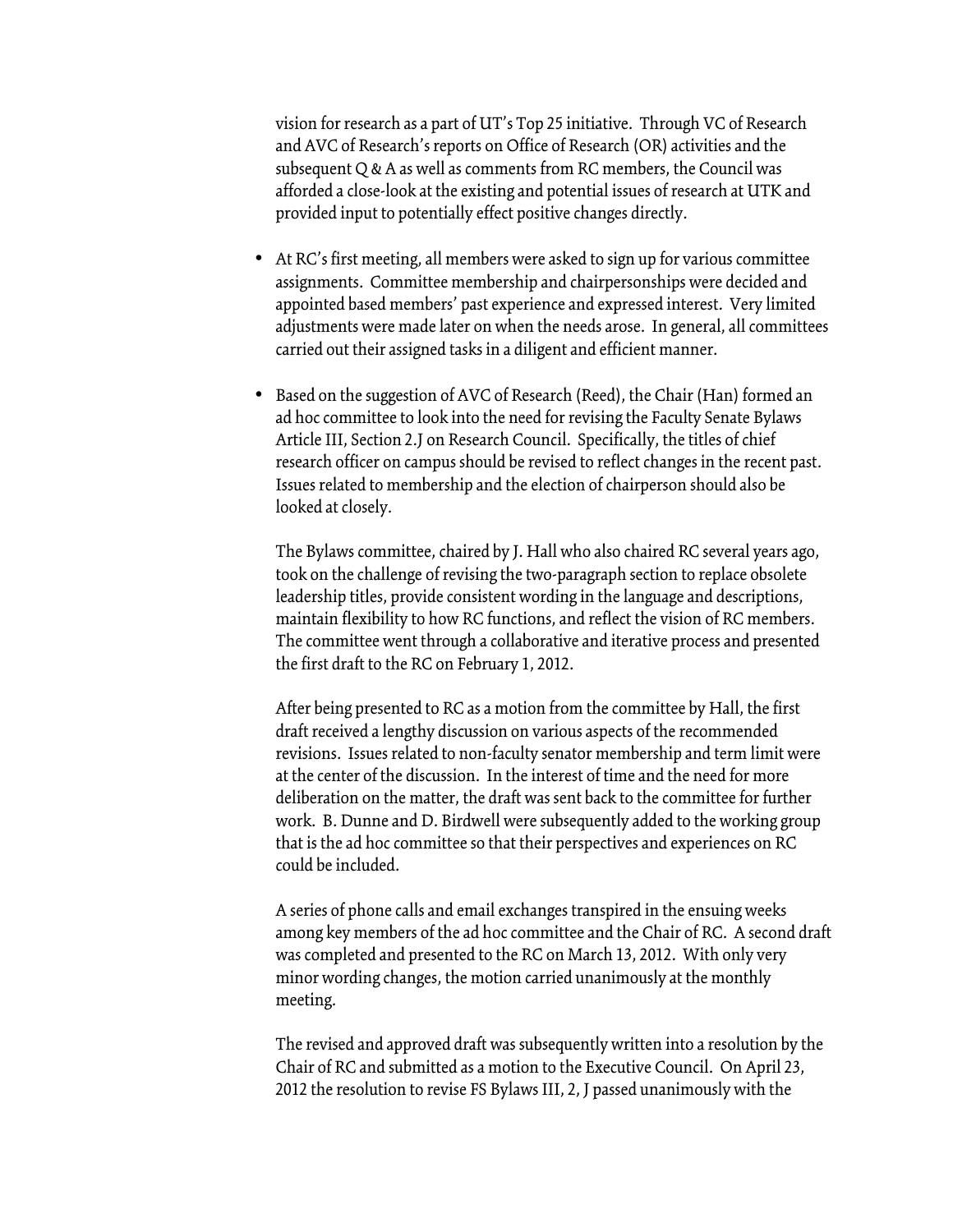change of one word. The resolution now heads to the full Senate for approval

- Lee Riedinger replaced Wes Hines to become the new Interim Vice Chancellor for Research.
- The Council invited David Washburn, VP of University of Tennessee Research Foundation (UTRF), to talk about the vision and changes in the near future at UTRF to help encourage and facilitate faculty members with patenting and licensing their inventions. Washburn talked about UTRF projects related to technology transfer, Genera, Solar, and real estate. He presented the trends and statistics before his arrival at UT and the UTRF goals for 2013. UTRF planned to increase its current licensing associate from one person to four by the end of June 2012. UTRF planned to invest in the form of Maturation Grants, Angel, Speed, and Venture Capitals in the future. In terms of facilities, UTRF saw opportunities with the Incubator on the Ag Campus and the Cherokee Farms. Washburn also talked about America Invents Act to be effective in March 2013.
- The Centers Review Committee reviewed three centers in Fall 2011. The committee made thorough and thoughtful decisions on these centers and the results were submitted to and accepted by AVC of Research Reed with commendation.
- The SARIF Equipment and Infrastructure Committee reviewed 13 major proposals (over \$5,000) and 8 minor proposals (less than \$5,000). The committee recommended the funding of 8 major proposals and all minor proposals. The committee also suggested the disaffiliation of infrastructural proposals for less than \$5,000.
- Bob Muenchen, an ex officio member of RC representing OIT, briefed the Council on the upgrade of analysis.utk.edu and research software online. The new hardware will have ten times more power with no added costs to students.
- ORU Budget Hearings were held on March 5 and 6, 2012. To assist OR with this effort, S. Paddison coordinated RC members to make sure every session was attended by two, three RC members. As an improvement item for the next year (2013), more attention will be paid to the collection of filled out evaluation/feedback forms. The ORU hearings conflicted with the Faculty Senate meeting on March 5, 2012. This could be a consideration for scheduling the hearings next year.
- At the RC's September meeting, the Chair suggested inviting the key persons on UT's Institutional Review Board (IRB) to present to the Council about the importance of human subject research compliance issues and OR's initiative of requiring certifications of all researchers involved in human subject research.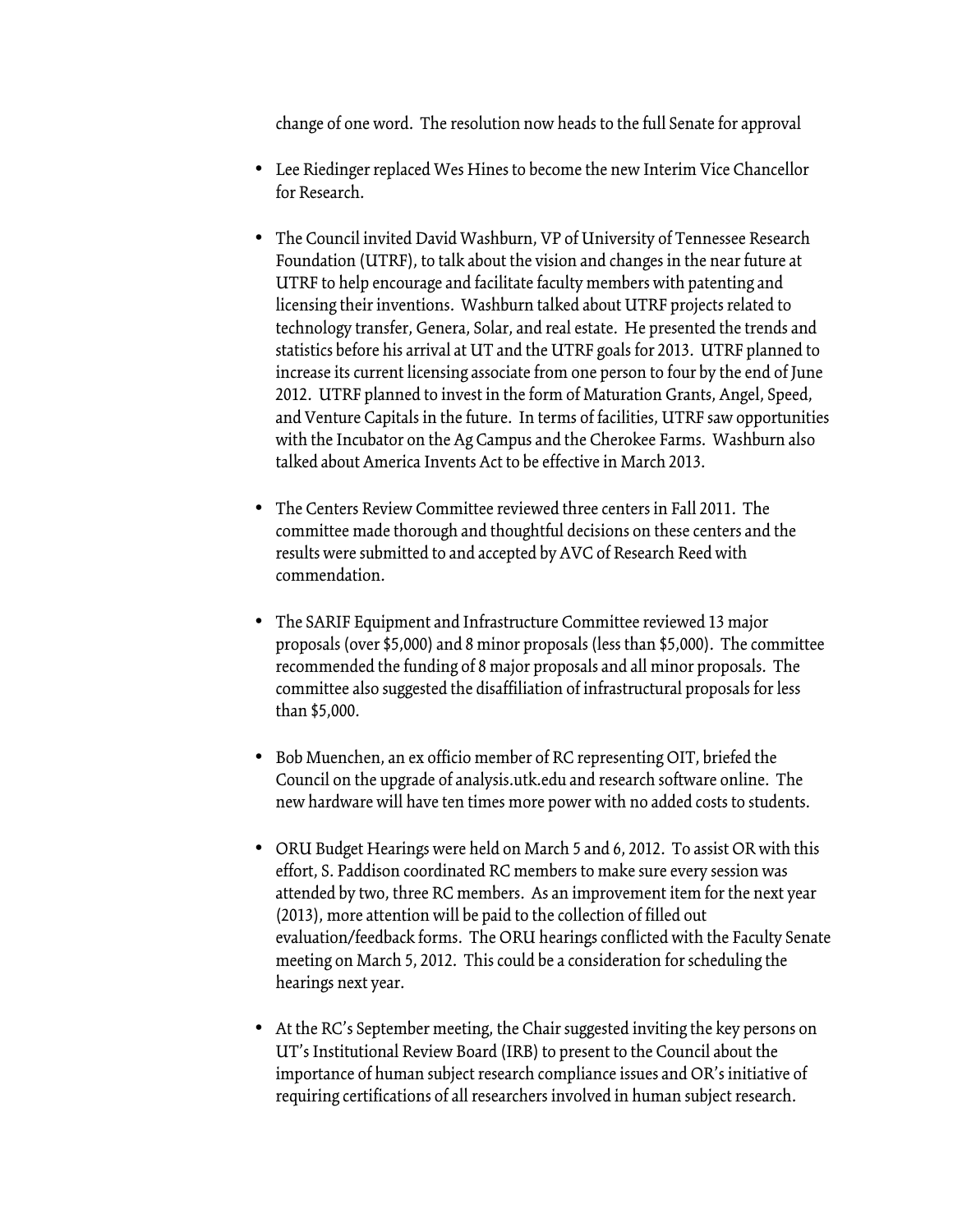On March 14, 2012 Glenn Graber and Brenda Lawson were invited to the monthly RC meeting. Graber, Chair of UT IRB, was a professor of Philosophy and Medicine. He has been teaching since 1968, directed some 30 doctoral dissertations, 6 books, and 50+ papers, many on the theory and practice of ethics in terms of medical, bio, religion, healthcare, etc. Lawson, UT IRB Administrator, is the Compliance Officer of animal care, biosafety, export control, human subject, radiation safety, and responsible conduct matters at OR. Graber spoke on human subject research topics including Code of Federal Regulations, definition human subject, IRB, elements of informed consent, types of reviews, ANPRM for revisions to Common Rules, etc.

Since OR implemented the requirement for certification, via CITI externally or UT's Blackboard, as of April 15, 2012, this was a very timely visit.

- Chancellor's Award Committee reviewed and selected winners for the year in March 2012. One nomination was disqualified due to the department head not following the guidelines; a similar situation also occurred the year before. The committee suggested that the application requirement of "one copy of one or two major works" be deleted. The committee also recommends that information concerning whether the nominee is the principal investigator (PI) be required with the list of grants and contracts. It was reported that the practice of posting nomination materials on UT's Blackboard site worked very well for the committee.
- The ad hoc committee on Research Centers/Lab Web Design reported that they had received and reviewed the proposed template from OIT. Wes Hines, who was the Interim VC of Research previously, continued to lead this effort.
- Three more centers were scheduled for review for Spring 2012. The Centers Review Committee had reviewed a total of five centers this academic year with one more to completed. The committee recommended revising the guideline to limit the report length/page count and to focus more on the synergistic nature of the research activities because of the Center as opposed to the sum of activities of individual faculty researchers. Griffin, Chair of the committee, suggested that a memorandum be compiled to help future chairs because of the steep learning curve the committee faces every year. This committee typically had the heaviest workload with cases coming in almost year-round. AVC of Research Reed complimented the committee on a very thorough and effective job they had done to justify their recommendations.
- Several RC members voiced the need for a better representation of UTK in Washington, DC to "lobby" for UTK, UTSI, and UTIA. Since the retirement of Lillian Mashburn, the campus had not had a designated Federal Relationship